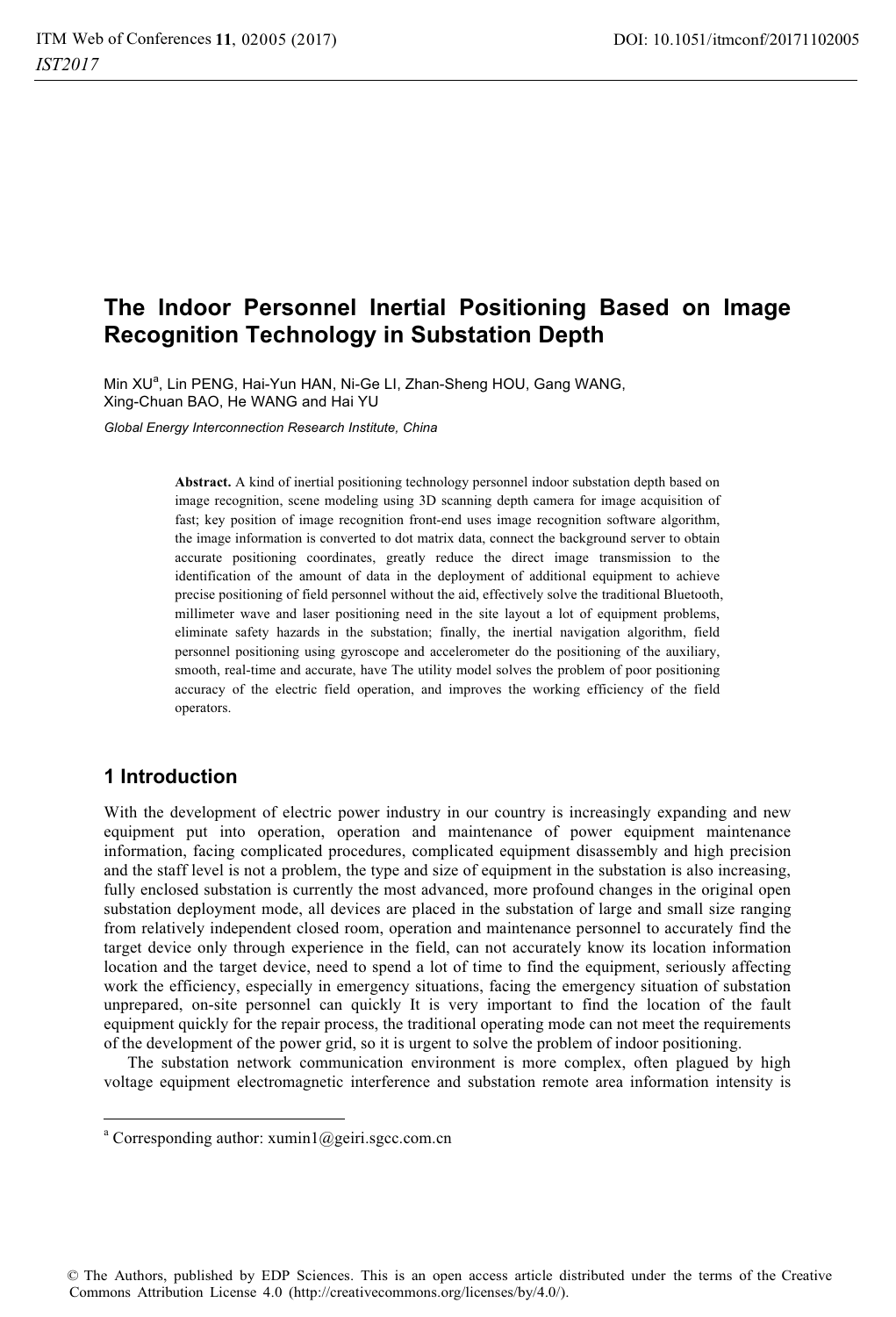weak and other issues, but the field of power equipment variety, modeling workload, and the model takes up more resources, all from the terminal identification is too large for the terminal pressure, therefore must by the background server real-time online image recognition. But by the communication technology, real-time live streaming video transmission to the background recognition efficiency is low, so it is necessary to study a set of front image preprocessing technology, image recognition for dot matrix information, dot matrix data transmission compression to the background recognition, greatly reduce the amount of data transmission, improve the bandwidth utilization rate.

Secondly, because of the special environment of substation and high risk equipment, determine its application in indoor positioning technology requirements as much as possible to build less auxiliary equipment, but the indoor positioning and navigation technology to traditional coordinate positioning by building auxiliary equipment, build environment is more complex and high cost, including Bluetooth positioning method, millimeter wave localization method, infrared positioning method, GPS positioning method, for the special environment of substation, cannot build various types of equipment in the field, so the traditional indoor positioning technology in substation environment not suitable.

### **2 Indoor inertial positioning technology in substation depth based on image recognition**

Due to the rapid development of power equipment, including the full closed type substation, the onsite personnel demand for location information is more and more urgent, but because of the special environment of substation and high risk equipment, determine its application in indoor positioning technology requirements as much as possible to build less auxiliary equipment, this paper put forward to solve the above problems effective method for processing, using three-dimensional modeling scene scanning depth camera quickly and effectively solve the three-dimensional modeling [1] requires a lot of manual operation and operating personnel with professional knowledge of the operating problems; secondly, image acquisition of the key position of online image recognition using image recognition software algorithm, connecting the backend server to get accurate coordinate positioning, to achieve precise positioning of the auxiliary equipment on-site personnel without additional arrangement, Effectively solve the traditional Bluetooth, millimeter wave and laser positioning method [2] in the site layout a lot of equipment problems, eliminate safety hazards in the substation; finally, the inertial navigation algorithm, field personnel positioning using gyroscope and accelerometer assisted, do the personnel positioning of the smooth, real-time and accurate operation, effectively solve the positioning accuracy the electric field difference problem, improve the work efficiency of on-site personnel. Including the following steps:

Step one: using the scene modeling for 3D scanning depth camera fast, according to the modeling method of image, video and depth vision sensor data driven, 3D geometry of the two-dimensional images to restore the scene, or the use of depth vision sensor RGB-D, the three-dimensional point of continuous data frame mosaic to obtain scene cloud, realize Panorama modeling the scene in a rapid manner. The 3D depth camera using two camera while shooting photos, according to the geometrical relationship of the relationship between two images and camera image space, the actual location information of feature points, imaging principle as shown in Figure 1. If the camera projection model,

image point position corresponding to determine  $(P_1, P_2)$  and known), between the two outside the parameters of the camera  $(C_1, C_2)$  and determine the position of known) case, only to determine the

spatial position in world coordinates, the three-dimensional  $P$  coordinate of the reconstruction.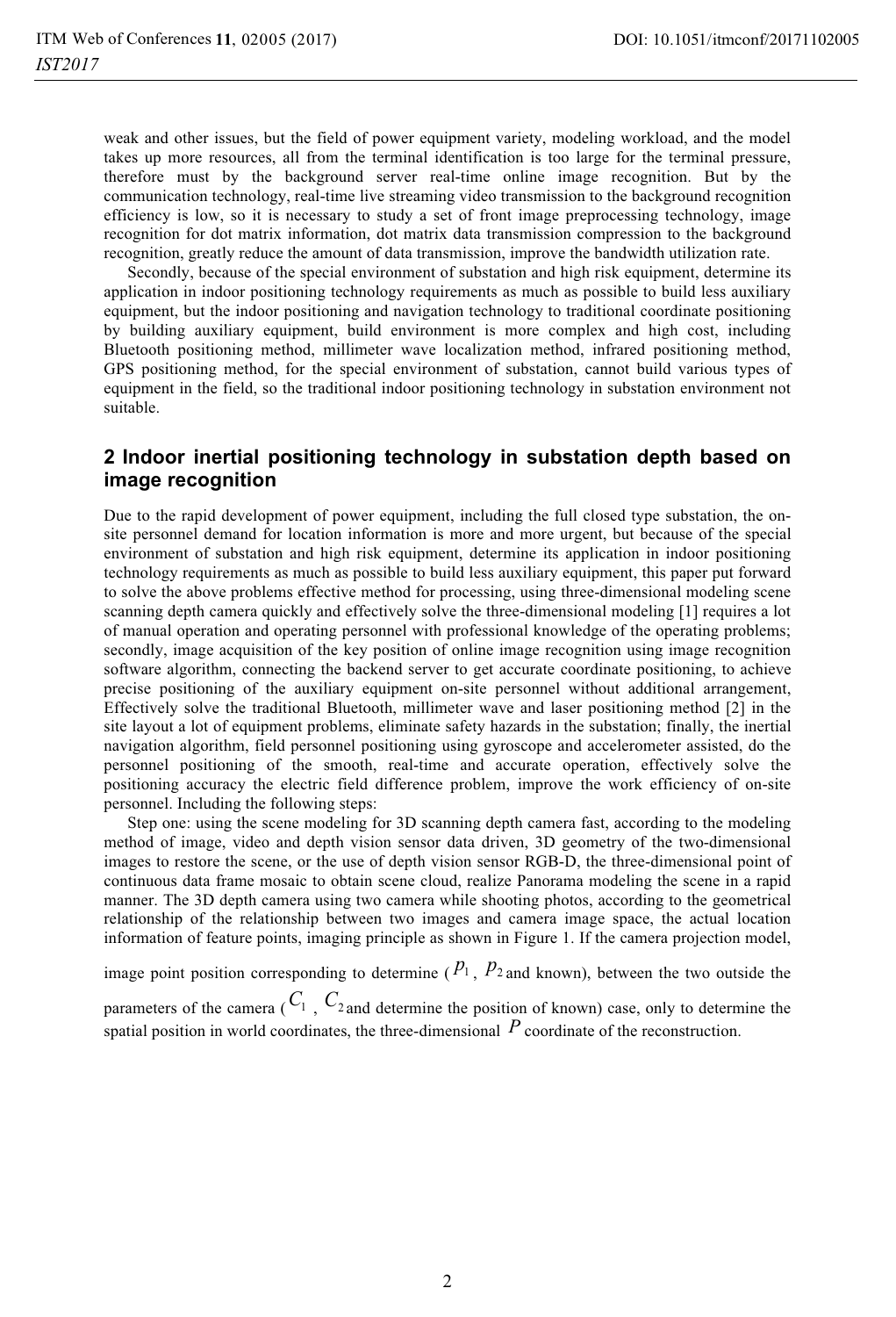

Figure 1

Step two: in the substation site selecting feature image points different as standard template matching, using feature block template matching algorithm for on-line identification of images, in front of the equipment deployment image preprocessing module [3], for each frame of the collected images were preprocessed as the sample template, the feature of template matching, the first is the transformation of the standard template and template, according to the number of feature block template is divided into a plurality of same size blocks, such as the real-time video frame has 10 feature blocks, the video frame image is divided into 64 squares average size the same, the assumption that the 10 the average distribution of feature blocks in one of the 8 boxes, the remaining 56 squares abandon feature points statistics only the remaining 8 squares, the final image is cut into dot matrix information. Through the transmission of the lattice data, the amount of data transmitted directly to a large number of video images is greatly reduced, the transmission efficiency is improved, and the bandwidth utilization rate is reduced.

Step three: terminal dot data to the backend server, the server receives the lattice data, using lattice data feature block and standard template block by block matching, then don't is small, it is not matching. As the sample  $D(k)$  template and template matching in block comparison  $(i, j)$  results (results for 0, 1, the results do not match),  $N(i, j)$  as the sample feature block template,  $N_k^T(i, j)$ as a standard feature block matching template, the difference between the size of the threshold*T* , according to the threshold to identify the corresponding image model, block matching  $(i, j)$  results:

$$
D(k) = \{ \begin{matrix} 0 & N(i,j) - N_k^T(i,j) \le T \\ 1 & N(i,j) - N_k^T(i,j) & > T \end{matrix}
$$

Finally, the result is compared with the standard image feature block template  $\min_{k=1}^A \Big[ \sum_{i=1}^B \sum_{j=1}^B D(k) \Big]$ *h w*  $C = \min_{k=1}^{A} \left[ \sum_{i=1}^{B} D(k) \right]$ , Where *h* is the height of the lattice, *W* is the width of the lattice, *A* is the number of standard image lattice set.

Step four: through the background data to identify the current location of the image lattice number, query the database to obtain precise location coordinates, encrypted transmission to the terminal for analysis by using the SM1 cryptographic algorithm, terminal server to receive encrypted, decrypted by using the SM1 cryptographic algorithm, obtaining user coordinates where information, dynamic realtime correction of terminal guide map marker the position, to achieve precise positioning of field personnel without additional auxiliary equipment layout, the specific architecture is shown in Figure 2.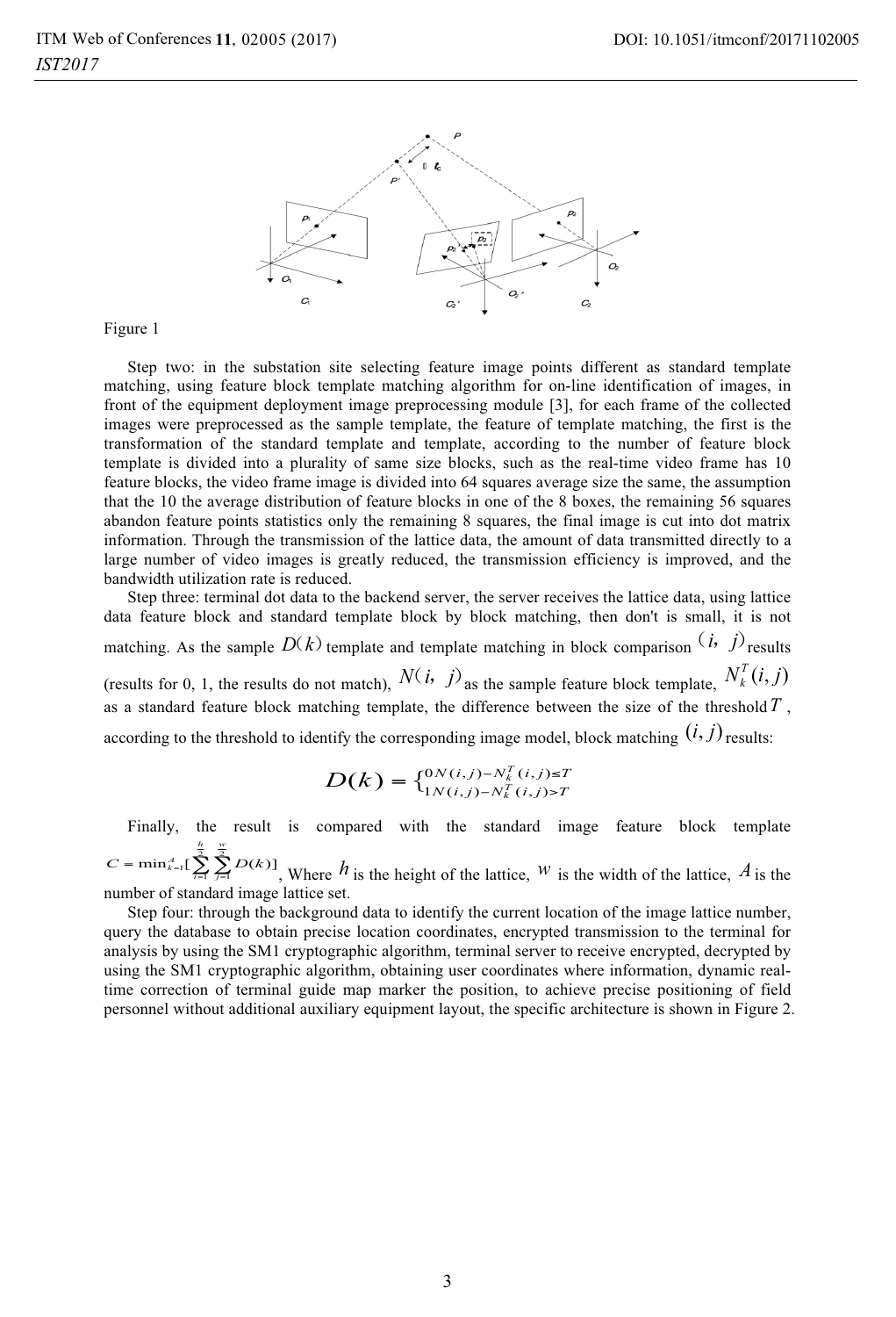

#### **Figure 2**

Step five: image recognition and localization algorithm using mathematical description of image features, in addition to the accuracy of the image error introduced by the image will show similar characteristics, so in the computer matching process, according to the characteristics of mathematical description, there will be mistakes and errors, matching, there will have an impact on the whole, the reliability of the result. The accuracy and therefore, there must be the image matching results were determined by determining the appropriate method, eliminating the false matching, to ensure the reliability of matching results; and for a certain time, can not use the image matching technology, you need to consider additional auxiliary navigation information to maintain visual navigation algorithm operation. The strapdown inertial navigation algorithm, the positioning of gyroscope and accelerometer assisted site personnel, auxiliary image recognition and positioning technology, inertial orientation modification without image marks or image recognition errors, where the smooth movement of personnel in the mobile map to mark the location of the. According to the characteristics of the substation in the power grid, a simple inertial navigation algorithm is designed to meet the needs of fast navigation.

Inertial navigation algorithm [4] is mainly divided into three parts: attitude update, speed update and location update. Its core is based on a correct attitude, so the most important impact on the accuracy of strapdown inertial navigation algorithm is the attitude update algorithm, followed by the speed update algorithm.

The attitude update algorithm is as follows:

 $(k-1)$  $C_{b(k)}^n = C_{b(k-1)}^n C_{b(k)}^{b(k-1)}$ , among,  $C_{b(k)}^{b(k-1)}$  $C_{b(k)}^{b(k-1)}$  When the n system is used as the reference coordinate system, *b* is  $t_{k-1}$  to  $t_k$  transform direction cosine,  $C_{b(k)}^n$  is  $t_k$  attitude direction cosine,  $C_{b(k-1)}^n$ is  $^{t_{k-1}}$  attitude direction cosine. If make  $w_{nb}^{b}(t)$  the rotational angular velocity of the carrier coordinate system relative to the navigation coordinate system,  $\Phi_{k}$  is  $t_{m-1}$  to  $t_m$  moment coordinate system *b* equivalent rotation vector relative to navigation coordinate system, the final rotation vector  $h$  *n*  $\omega$  *n*  $e^{t_k}$  *b*  $\omega$   $\omega$ *n*  $\omega$ <sup>T</sup> *n* 

$$
\int_{\text{is}} \Phi_k = \int_{t_{k-1}}^{t_k} w_{nb}^n(t) dt = \int_{t_{k-1}}^{t_k} w_{ib}^b(t) \quad (C_b^n(t))^T w_{in}^n(t) dt
$$

Speed update algorithm is as follows: